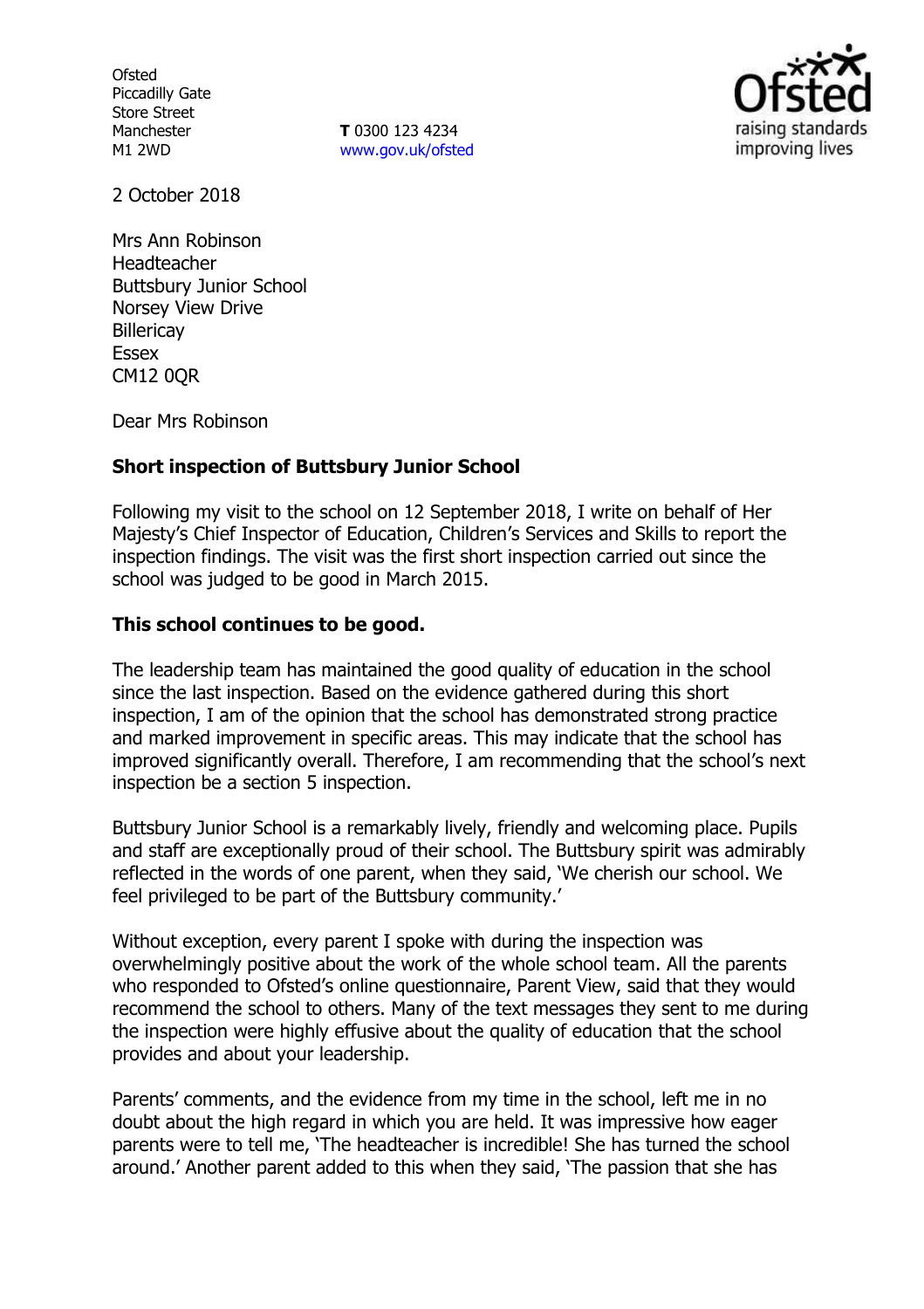

radiates down to the teachers and through to the children,' with a final quote summarising the feelings of many, 'She is amazing! She is all over everything!'

Since the previous inspection, you have worked tirelessly together with other leaders, teaching staff and governors to secure the recommended improvements that inspectors noted in the report. In doing so, you have not only addressed the issues raised but have also continued to improve the quality of education that the school provides. The carefully considered changes you have put in place are ensuring that pupils now have a much clearer understanding of what they need to do to improve their work.

Teachers' planning for learning is now deeply rooted in making certain that pupils of all abilities, including the most able, achieve their very best. Middle leaders and subject leads have become increasingly confident in their roles. They value the high-quality support available to them in the school and through wider professional development with external partners. Several of your current leaders initially joined Buttsbury Junior School as newly qualified teachers because of your well-established links with a local teacher training provider.

Your process for evaluating the school's performance draws suitably on the range of experience that governors bring and the contribution of staff at all levels. Development priorities are accurate and rooted in continuous improvement. As a result, pupils' overall attainment in reading, writing and mathematics reflects an upward trend. You have taken very successful action to address a dip in Year 6 pupils' progress in reading in 2017. This has led to marked improvements. The gaps between outcomes for boys and girls are closing across the school. This work is continuing in the current year, alongside plans to ensure that all pupils make consistently strong progress in writing. You are also continuing to check that teachers' assessments of pupils' writing are as accurate as they can be.

Across subjects, the curriculum is thoughtfully focused on securing strong foundations of knowledge, while considering the development of pupils' personal and social skills as well as meeting their academic needs. Pupils' confidence and ability to cooperate with others are testament to leaders' well-measured curriculum intentions.

Classrooms are lively and vibrant environments with colourful and interesting displays that are closely linked to pupils' work. Pupils' attendance is consistently above the national average. They are excited to learn. In illustrating this, one parent said, 'My daughter is happy, loves going to school. She comes home full of beans, excitement about her lessons and what she has been taught. It is a complete joy!'

## **Safeguarding is effective.**

As designated safeguarding lead, you are tenacious in your determination to ensure that a consistently strong culture of safeguarding is well established in the school. Consequently, all the staff, pupils and parents I spoke with during the inspection,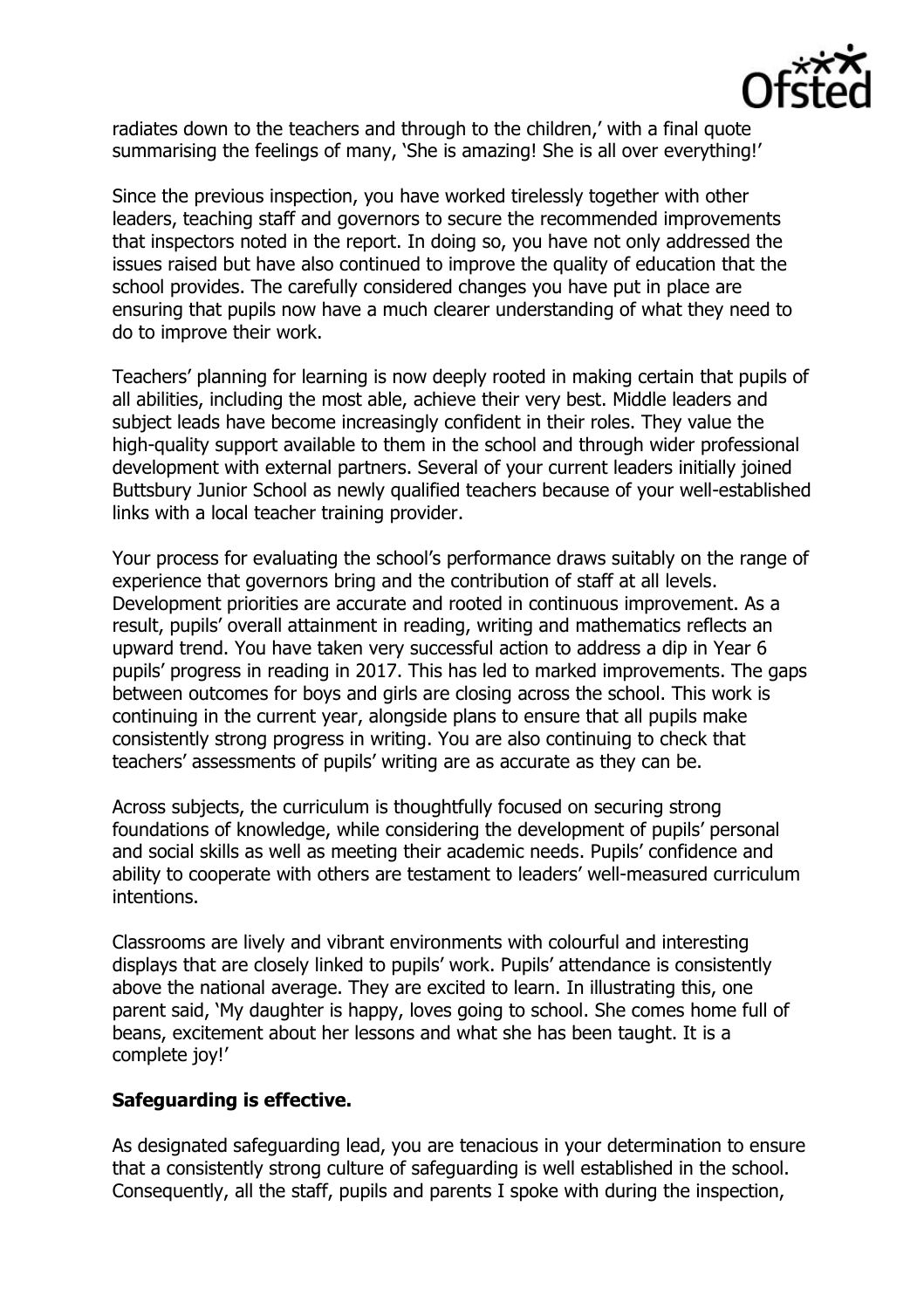

and those who responded to Ofsted's questionnaires, agreed that Buttsbury Junior School is a safe place to learn. Pupils are knowledgeable about how to keep safe. They understand the rules to follow when using the internet. Helpful information is available for parents and carers to access on the school's website and through inschool workshops.

The leadership team has ensured that all safeguarding arrangements are fit for purpose. All required staff training is in place and frequently updated. The necessary employment checks are carried out prior to new staff joining the school. Governors take their safeguarding responsibilities very seriously. You make sure that they are kept fully informed about safeguarding matters through regular reports to the whole governing body.

Safeguarding is a standing agenda item at every staff meeting. In our discussions, you told me about the checks that you make in these meetings to be certain that everyone has a secure understanding of their responsibilities. You encourage staff to be appropriately curious when they are concerned. Records are suitably detailed. You are meticulous in following up on the issues raised, seeking local authority advice as required. Your persistence when working with external agencies makes sure that vulnerable pupils get the support they need quickly.

# **Inspection findings**

- $\blacksquare$  In looking at my first line of enguiry, we considered the effectiveness of arrangements to support the leadership of teaching and learning. We focused particularly on how well leaders' actions were raising standards across the school. This was because, while pupils typically attain standards that are significantly above the national average and make strong progress, in 2017, pupils' progress in reading dipped to around the national figure. The outcomes showed that girls made much better progress than boys.
- Working closely with other leaders, you lost no time in taking further steps to be certain that the whole-school approach to reading was as effective in capturing boys' enthusiasm as it was for girls. Consequently, early information from the 2018 national tests represents a rapid and marked improvement, indicating no significant gaps between either group. Indeed, in-school assessment information shows that any remaining gaps are closing rapidly across all groups.
- $\blacksquare$  It is clear from our discussions, my discussions with school staff, our observations of pupils' learning and from looking at their books, that teaching continues to improve. You have sustained a relentless focus on evaluating the impact of teachers' work through regular reviews of each aspect of learning. Teachers have greater confidence because of the specialist support available to them through subject leaders. This is evident both in core and in foundation subjects. Swift action is taken where any further training or specific intervention is needed.
- Well-focused improvements in teachers' planning are ensuring that the most able pupils are challenged more consistently to achieve well. Disadvantaged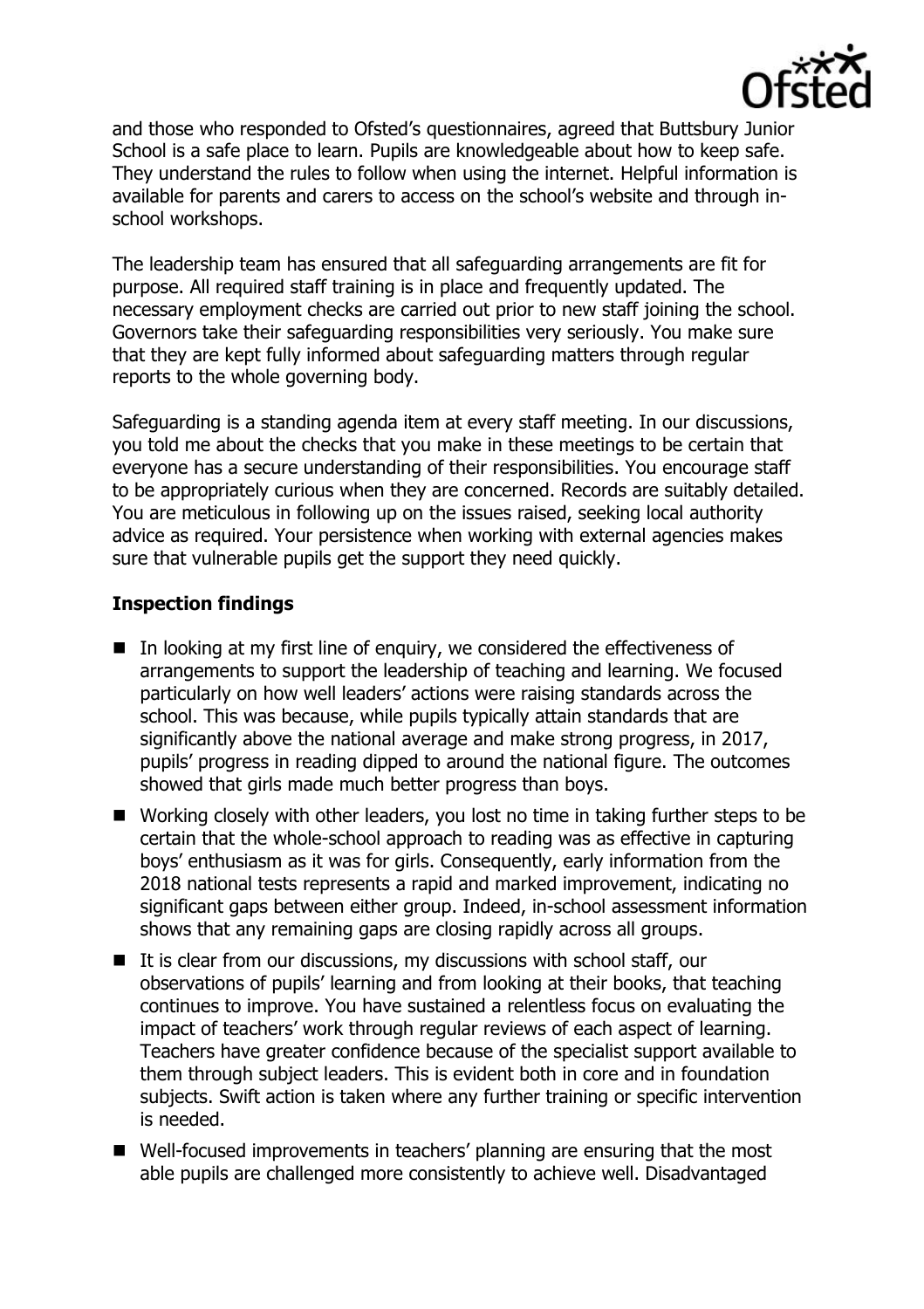

pupils, including the most able disadvantaged, are making stronger progress across year groups.

- $\blacksquare$  In following up on my next line of enguiry, I considered how well pupils understand how to improve their work. You explained to me how the school's marking and feedback policy has been revised to address previous inconsistencies in teachers applying it.
- Information from my observations, reviews of pupils' work and discussions with pupils and their teachers indicates that the new strategies are making a difference. For example, in lessons, pupils could explain to me what they needed to do to take their work to the next stage. In explaining the policy, teachers told me that their views about workload were listened to before any changes were made. They said that the model was now 'more streamlined' and that feedback to the pupils was 'more meaningful'. Their comments reflected the first-hand evidence and improved consistency in meeting your expectations that I saw during the day.
- While there are many improvements in the school's current performance, you are clear that pupils' progress in writing remains a key development priority. You are acutely aware that there is more work to do to ensure that teachers' assessments are as accurate as they can be. This is especially important at the point when pupils join the school in Year 3 and in final assessments towards the end of Year 6. Work to secure these improvements is already under way.
- We also considered how your subject leaders are working to implement a 'mastery' approach to curriculum planning. You explained to me how this is designed to ensure that pupils' progress is built on strong foundations of knowledge and deep learning. I saw how leaders' regular checks on learning are making certain that pupils can apply the things that they know in increasingly complex situations. They are also helping teachers to improve their work and to share good practice across subjects.
- $\blacksquare$  I agreed with you that your curriculum is broad and balanced, giving high priority to pupils' personal development needs alongside other learning. Pupils' personal and social skills were very evident in the conversations that I had with them in lessons, in the dining hall and as they played so well together. They were eager to tell me about the impressive range of opportunities to take part in music, sport, and pre-and-after school clubs, and so were their parents.
- These discussions, as linked to my final line of enquiry about pupils' behaviour, made it crystal clear that Buttsbury pupils love their school. Most have very positive attitudes to learning and typically behave very well. Caring relationships between pupils, coupled with a thirst for learning and enthusiastic play, are prevalent inside the school and outdoors. It is no surprise that pupils' attendance is consistently above the national average and persistent absence remains very low.